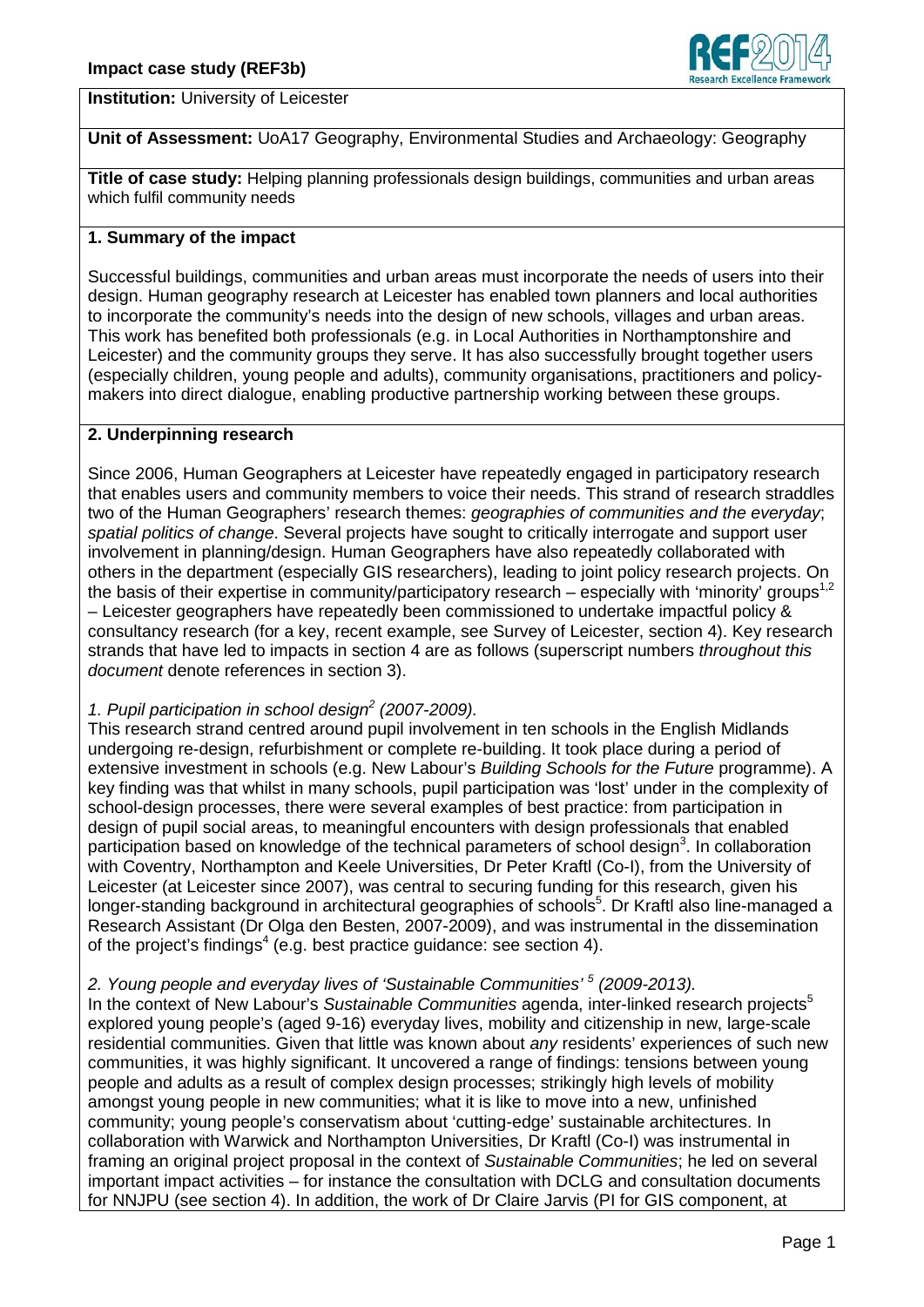

Leicester since 2002) was indispensible: the GIS data were core to the methodology and the success of the research, and have been powerful tools for dissemination to policy-makers.

### **3. References to the research**

Numbering refers to superscript numbers in Section 2.

- *1.* **Kraftl, P.** (2008) "Young people, hope and childhood-hope", *Space and Culture*, 11: 81-92.
- *2.* Funded by **AHRC/EPSRC**, "Realising participatory design with children and young people: A case study of design and refurbishment in schools" **Awarded £330,000**, (2007-2009). **Kraftl Co-I**. Example of project output: **Kraftl, P.** (2012) Utopian Promise or Burdensome Responsibility? A Critical Analysis of the UK Government's *Building Schools for the Future* Policy, *Antipode* 44: 847-870.
- *3.* Den Besten, O., Horton, J. and **Kraftl, P.** (2008) "Pupil involvement in school (re)design: participation in policy and practice", *Co-Design* 4: 197-210.
- *4.* **Kraftl, P.** (2006) "Building an idea: The material construction of an ideal childhood", *Transactions of the Institute of British Geographer*s. 31(4): 488-504.
- *5.* Horton, J., Hadfield-Hill, S., Christensen, P. and **Kraftl, P.** (2013) Children, Young People and Sustainability. *Local Environment* 18: 249-254. Funded by: a) **ESRC**, "New Urbanisms, New Citizens: children and young people's everyday life and participation in sustainable communities (NUNC)". **Awarded £670,000**, (2009-2013), Kraftl: Co-I, Jarvis PI for GIS component; b) **Higher Education Collaboration Fund** (HECF)/**East Midlands Development Agency** (EMDA) "Sustainable Homes Innovation Network of Expertise: Transdisciplinary Research on User Experiences (SHINE TRUE)" **Awarded £44,000**, (2009-2010). **Kraftl Co-I and leader for work package 3** (children and young people's views of sustainable design).

### **4. Details of the impact**

Research has been used by several local authorities/councils to inform planning and community engagement. It has also been used by a UK Government Department and a Political Party to inform national strategies. Finally, it has provided significant benefits to residents of several local communities.

#### *Local Authority Planning*

North Northamptonshire Joint Planning Unit (NNJPU) is responsible for preparing the North Northamptonshire Core Strategy – the planning framework covering Corby, Kettering, East Northamptonshire and Wellingborough Councils. From 2012 onwards, Dr Kraftl worked collaboratively with NNJPU (drawing on ESRC 'NUNC' research) to help them better understand aspirations of residents and shape planning policy. A Senior Planner at NNJPU<sup>a</sup> said the NUNC research<sup>5</sup> had been particularly significant in:

- identifying young people's issues and aspirations within North Northamptonshire and establishing relationships with young residents;
- providing a robust evidence-base for the entire Core Strategy and the development of policies therein;
- discussing policy development with NNJPU and other Local Authority colleagues, and sharing best practice<sup>a</sup>.

## *Leicester City Council – Schools*

The findings of Dr Kraftl's research on pupil participation in school design (AHRC-EPSRC research<sup>2</sup>), were incorporated into a pupil-participation best-practice guide. The guide reached every English Local Education Authority (433 in total). During 2009-10, it was used by Leicester City Council (LCC) in fostering pupil participation for the *Building Schools for the Future* programme – a £235 million programme of investment in secondary school buildings in the city<sup>b</sup>. For an LCC youth engagement officer, the guide provided clear, accessible information about pupil participation that enabled participatory methods to be tailored for LCC's use; it was also used in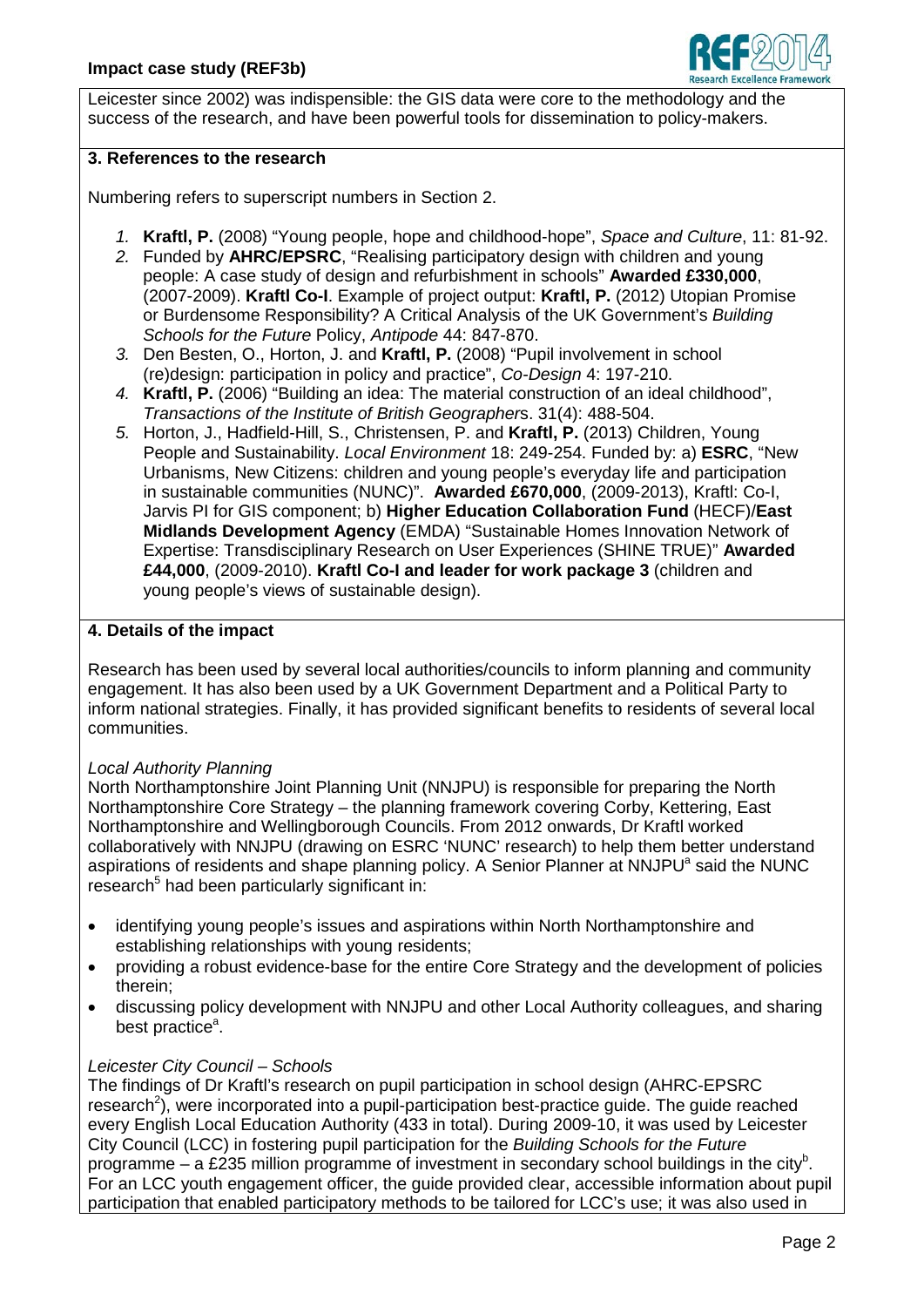

initial meetings with headteachers to justify pupil participation activities – leading to engagement with 450 pupils at 16 schools $^{\rm b}$ .

## *Leicester City Council – Survey of Leicester*

Based on research expertise in the UoA, and a workshop organised by Dr Kraftl in 2011 (partfunded by the Department's Human Geography Research Fund), Leicester City Council commissioned a collaborative research project (costing £65k) to undertake a pilot survey of the city's population. Led by Leicester GIS staff and Human Geographers, the project involved the analysis/compilation of existing datasets (Dr Comber) and the use of datasets to create 'storyboards' about local communities (Dr Jarvis), later used as the basis for participatory community workshops (Dr Kraftl).

The pilot study had several significant impacts on LCC practice, which reaches across all of the city's communities. LCC's Research and Intelligence Manager listed three benefits<sup>c</sup>:

1. "It has informed the approach of the City Council's Research and Intelligence Service to help coordinate and quality-assure the organisation's consultation practice". In particular, it has provided methods and evidence to enable staff "to tailor individual consultation exercises […] and, where necessary, explore new ways of reaching out to engage those likely to be affected by proposed interventions.''

2. "It has informed the approach to evaluation taken by the council's transforming neighbourhood services initiative. This project, which is pioneering new ways to improve the quality of front-line services while also cutting costs, is adapting the methods developed in the Survey of Leicester pilot study […] to underpin public consultation''

3. "The pilot work has prompted the council to further invest in developing capacity for local research through the creation of a new, fixed-term post of Project Co-ordinator [which will] further increase the council's understanding of community needs and the impact of policies on local people''

## *National Government Departments/Political Parties*

In July 2012, Dr Kraftl and NUNC colleagues were invited to consult with the Department for Communities and Local Government (CLG) as the latter developed the UK's large-scale housing strategy. The invitation was extended after the findings of the NUNC research were sent to the Department by Dr Kraftl. Thereafter, the academics delivered briefing papers on the NUNC findings, in November 2012 and July 2013. $d$ 

The findings of the NUNC project are cited as key evidence in the Labour Party's (2013) *Policy Review on Community Engagement in Planning*. Specifically, the benefits of consulting with young people – rarely directly acknowledged in recent national-level planning documents – are directly addressed, with the project providing the key (and only) example of relevant research<sup>e</sup>.

# *Impacts on residents*

Just as significant as policy impacts, participatory research has led to important benefits for residents/users. It has enabled residents to participate in shaping their own environments – visible repeatedly through feedback from participants in the NUNC project. For example:

- evidence from the NUNC project supported two successful community applications for funding for play equipment (total £49,000). $<sup>f</sup>$ </sup>
- a local councillor involved in community workshops, facilitated by Dr Kraftl/NUNC, spoke of their benefits in bringing younger and older residents into dialogue: "[i]t gives you more confidence to talk to children…the longer-term benefits of this work, [will be] that it facilitates meaningful dialogue and action."<sup>f</sup>. Dr Kraftl has facilitated similarly successful workshops in several other communities, each comprising ca. 2,000 residents.
- one of several similar testimonials from a young participant in the NUNC research: "[w]e learned how we could make a change to our community ourselves and met lots of people to help us.'' f
- many young people cited positive educational and emotional benefits of being involved in the